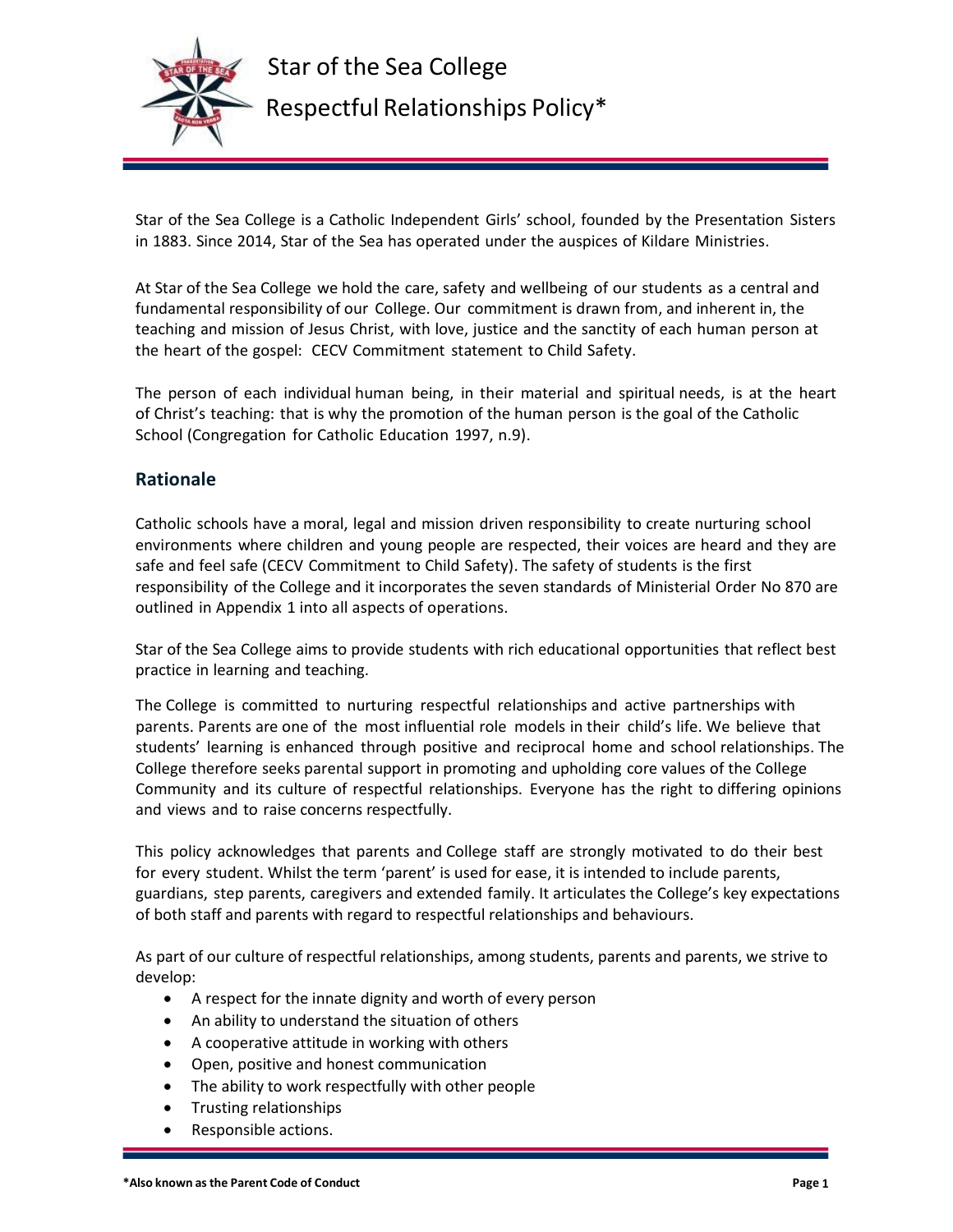

Respectful Relationships Policy\*

# **Responsibilities**

## **The College Leadership Team will:**

- Work collaboratively to create and maintain a school environment where respectful and safe conduct is expected of everyone.
- Behave in a manner consistent with the standards of the teaching profession and meet core responsibilities to provide inclusive, safe and orderly environments.
- Plan, implement and monitor arrangements to ensure that the care, safety, security and general wellbeing of all students in attendance at the school are protected.
- Identify and support students who are, or may be, at risk.
- Aim to ensure every student achieves their personal and learning potential.
- Work with parents to understand the needs of each student and, where necessary, adapt the learning environment accordingly.
- Respond appropriately when inclusive, safe or orderly behaviour is not demonstrated and implement appropriate interventions and sanctions when required.
- Advise parents of the College's communication and complaints procedures.
- Ask any person who is acting in an offensive, inappropriate or disorderly way to leave the College grounds.

### **Teachers and College Staff will:**

- Model positive behaviour to students consistent with the standards of the education profession.
- Proactively engage with parents about student outcomes, learning, development and wellbeing.
- Work with parents to understand the needs of each student and, where necessary, adapt the learning environment accordingly.
- Work collaboratively with parents to improve learning and wellbeing outcomes for students with additional needs.
- Communicate with the Leadership Team in the event of any tension or challenging issues involving parents.
- Treat all members of the school community with respect and dignity.
- Maintain confidentiality over sensitive issues.
- Ensure timely response to any concerns raised.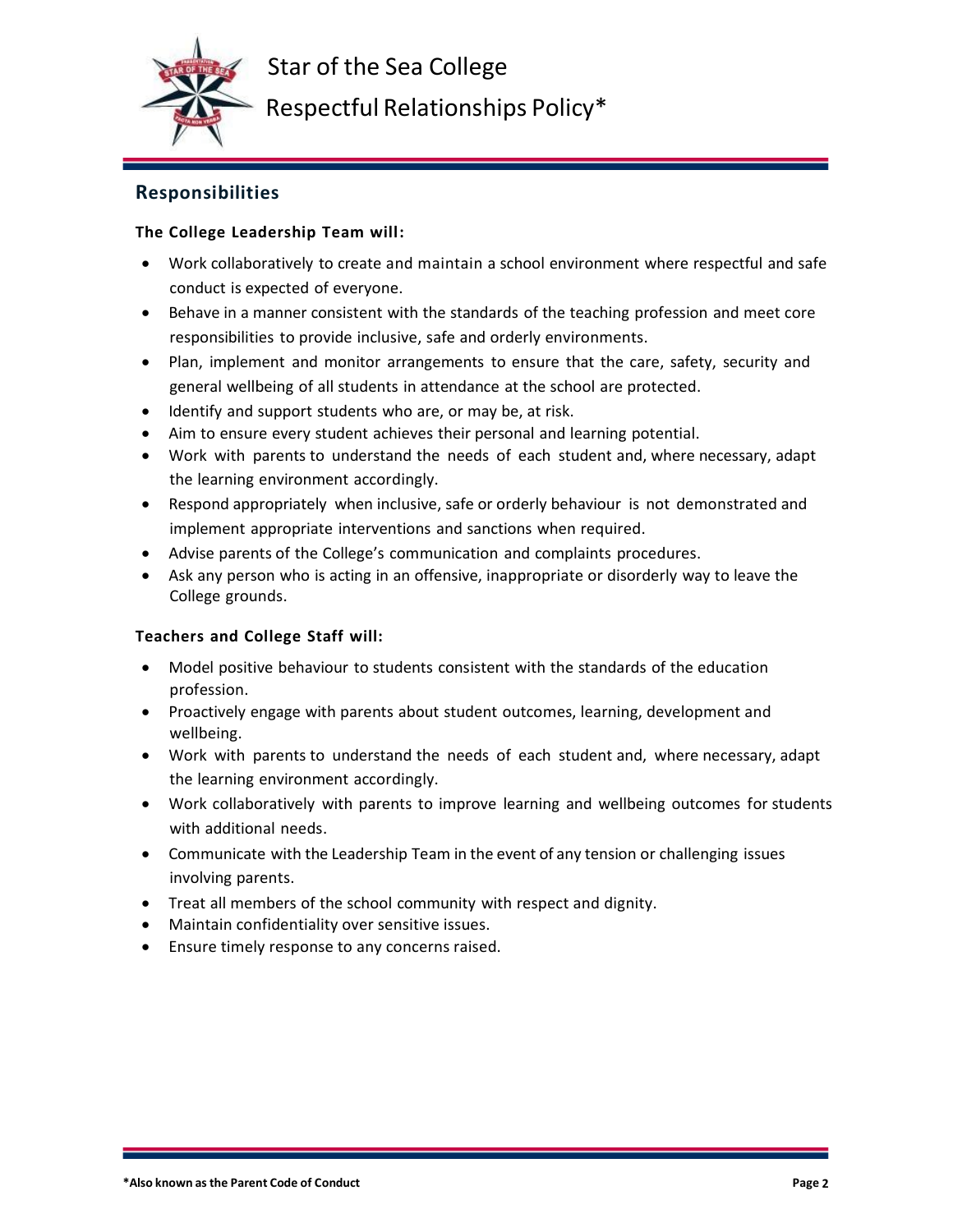

Respectful Relationships Policy\*

## **Parents will:**

- Support the College's ethos, traditions and practices.
- Model positive behaviour to their child.
- Ensure their child attends school on time, every day the school is open for instruction.
- Take an interest in their child's school and learning.
- Work with the College to achieve the best outcomes for their child.
- Communicate constructively with the College and use expected processes and protocols when raising concerns.
- Support College staff to maintain a safe learning environment for all.
- Treat all College leaders, staff, students, and other members of the school community with respect and courtesy.
- Adhere to College policies.

## **Students will:**

- Model positive behaviour to other students.
- Comply with, and model College values.
- Behave in a safe and responsible manner.
- Respect themselves, other members of the College community and the school environment.
- Adhere to the principles that affirm the right of all College community members to feel safe at school and free from bullying, discrimination and harassment.
- Actively participate in school.
- Make the most of the educational opportunities offered by the College.
- Avoid disrupting the learning of others.

### **Community Members will:**

- Model positive behaviour to the College community.
- Treat other members of the College community with respect and courtesy.
- Support College staff to maintain a safe and orderly learning environment for all students.
- Utilise the College's communications processes to communicate with the Star of the Sea.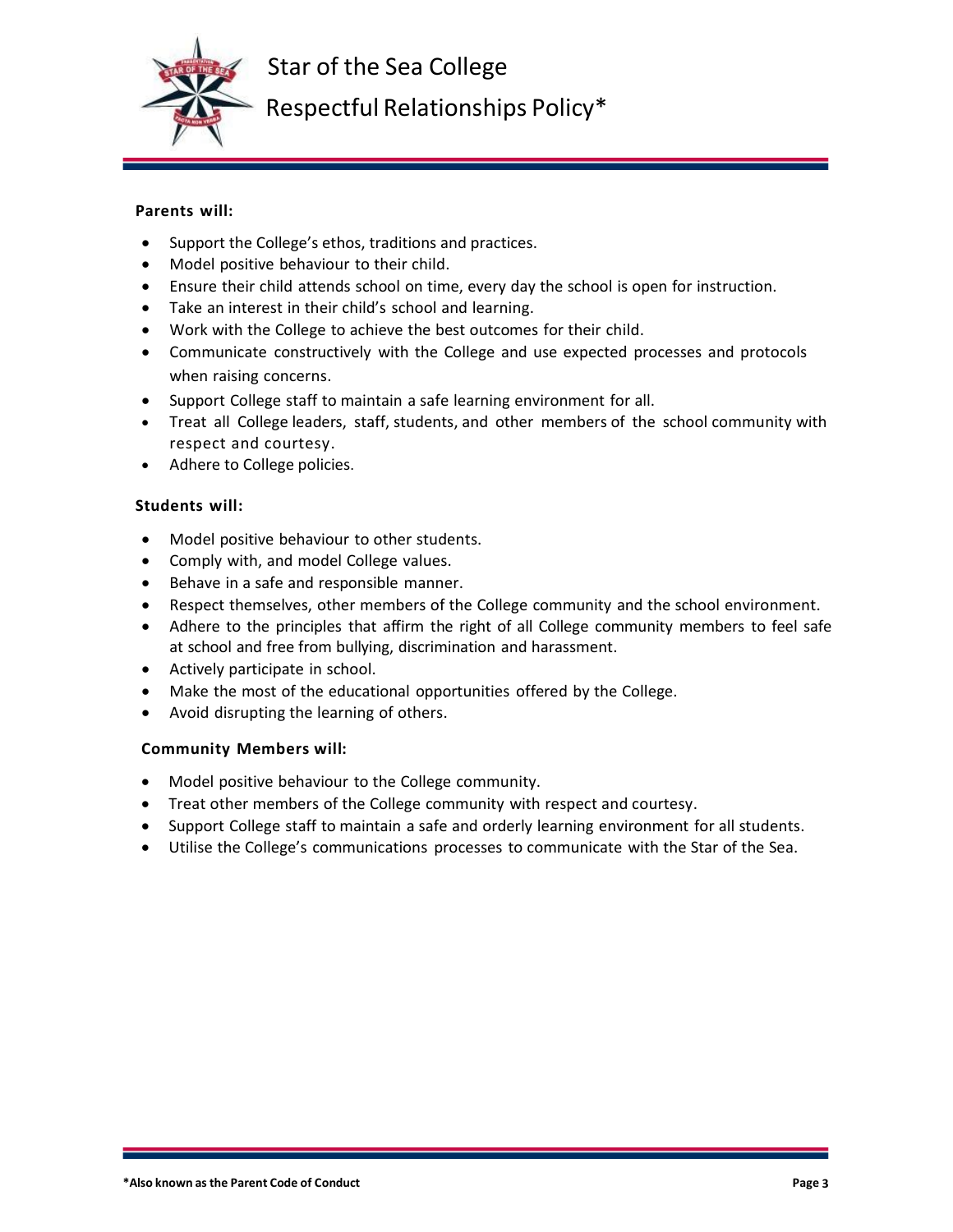

Respectful Relationships Policy\*

## **Consequences for Failing to Uphold the Statement of Values**

### **Unreasonable behaviours**

Behaviours that are considered inappropriate on, and adjacent to College grounds, or in relation to school business, and that do not uphold the principles within this policy, include when a person:

- is rude, aggressive or harasses others
- uses communication devices to send rude, confronting or threatening letters, emails or text messages, and/or posts on social media sites
- is manipulative or threatening
- speaks in an aggressive tone, either in person or over the telephone eg. shouting or swearing
- makes sexist, racist or derogatory comments
- uses social media inappropriately as a forum to raise concerns/make complaints against the College.
- is verbally or physically intimidating eg. invading the personal space of others by standing very close, aggressive hand gestures.
- damages or violates possessions or property.

### **Consequences**

The College Leadership Team will be responsible for determining what constitutes reasonable and unreasonable behaviour. Unreasonable behaviour and/or failure to uphold the principles of this policy may lead to further investigation and action.

Further action may include:

- utilising mediation and counselling services to resolve the situation and repair relationships
- alternative communication strategies being applied
- formal notice preventing entry onto College premises or attendance at College activities
- written notice to follow any verbal notice given
- informing the police, which may result in a charge of trespass or assault
- an intervention order being sought.

### **For Students**

Continual repeated behaviour contrary to the principles in this policy may include:

- formal meeting with Deputy Principal Students, Pastoral Leader and parents
- utilising College Counselling Services
- formal behaviour agreement between the College, student and parents
- withdrawal of access to certain privileges/resources at the College for a period of time
- suspension from classes
- police involvement
- in cases deemed serious, negotiated transfer to another school in consultation with CEM.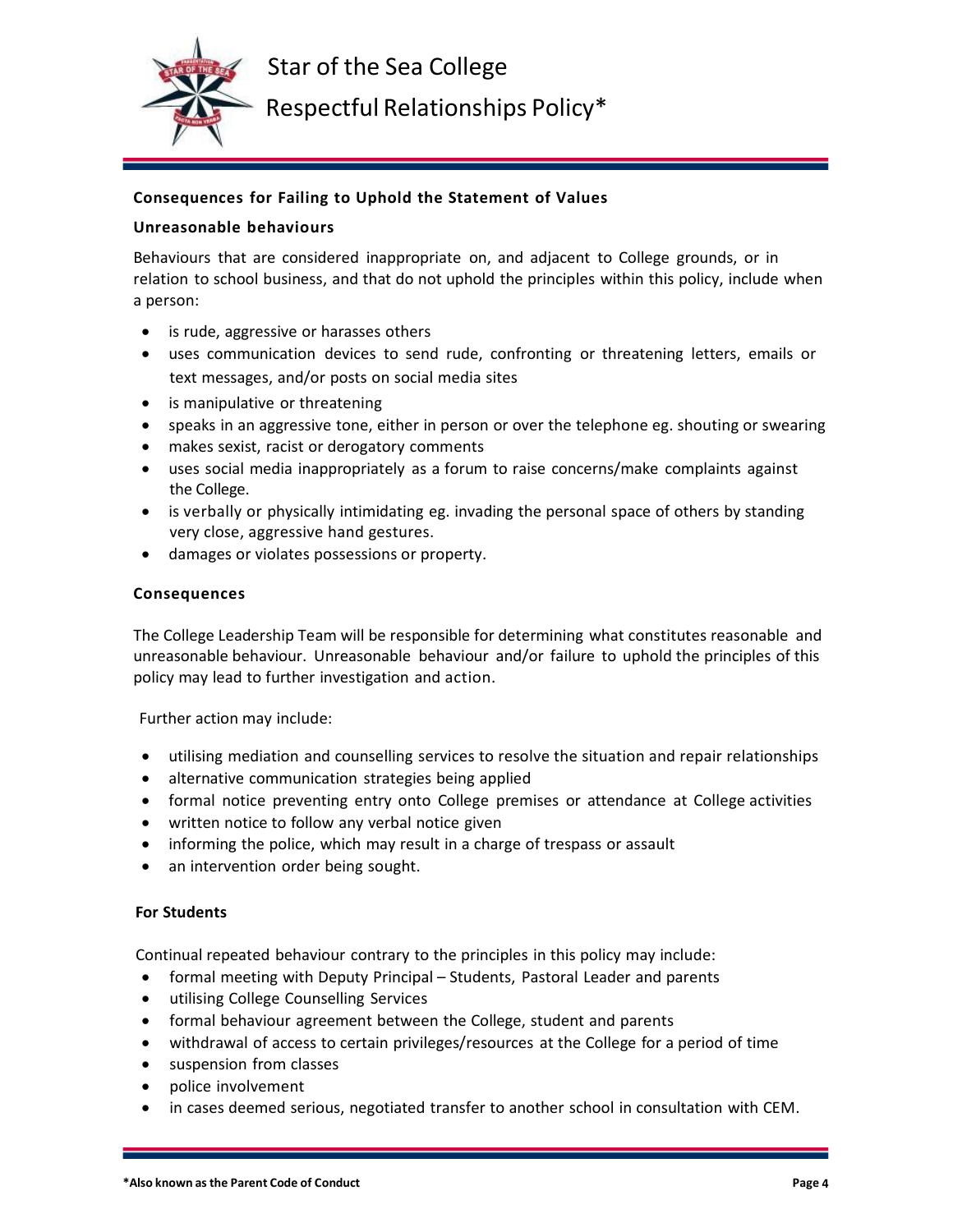

# Respectful Relationships Policy\*

The Catholic Education Commission of Victoria proposes that **wrongful behaviour of a serious nature is defined** as activities or behaviour of a student which:

- seriously undermines the ethos of the Catholic school; and/or
- consistently and deliberately fails to comply with any lawful order of a principal or teacher; and/or
- is offensive, or dangerous, to the physical or emotional health of any staff member or any student; and/or
- consistently and deliberately interferes with the educational opportunities of other students.

Guidelines exist in CEM Policy 2.26 which inform the Principal of appropriate courses of action in the case of behaviour of a serious nature, negotiated transfer or expulsion.

In accordance with the Victorian Registrations and Qualifications Authority, it is noted that corporal punishment is not permitted and the College prohibits this practice.

By agreeing to meet specified standards of positive behaviour, everyone in the College community can be assured that they will be treated with fairness and respect. In turn, this will help to create a school that is safe and orderly, where everyone is empowered to participate and learn.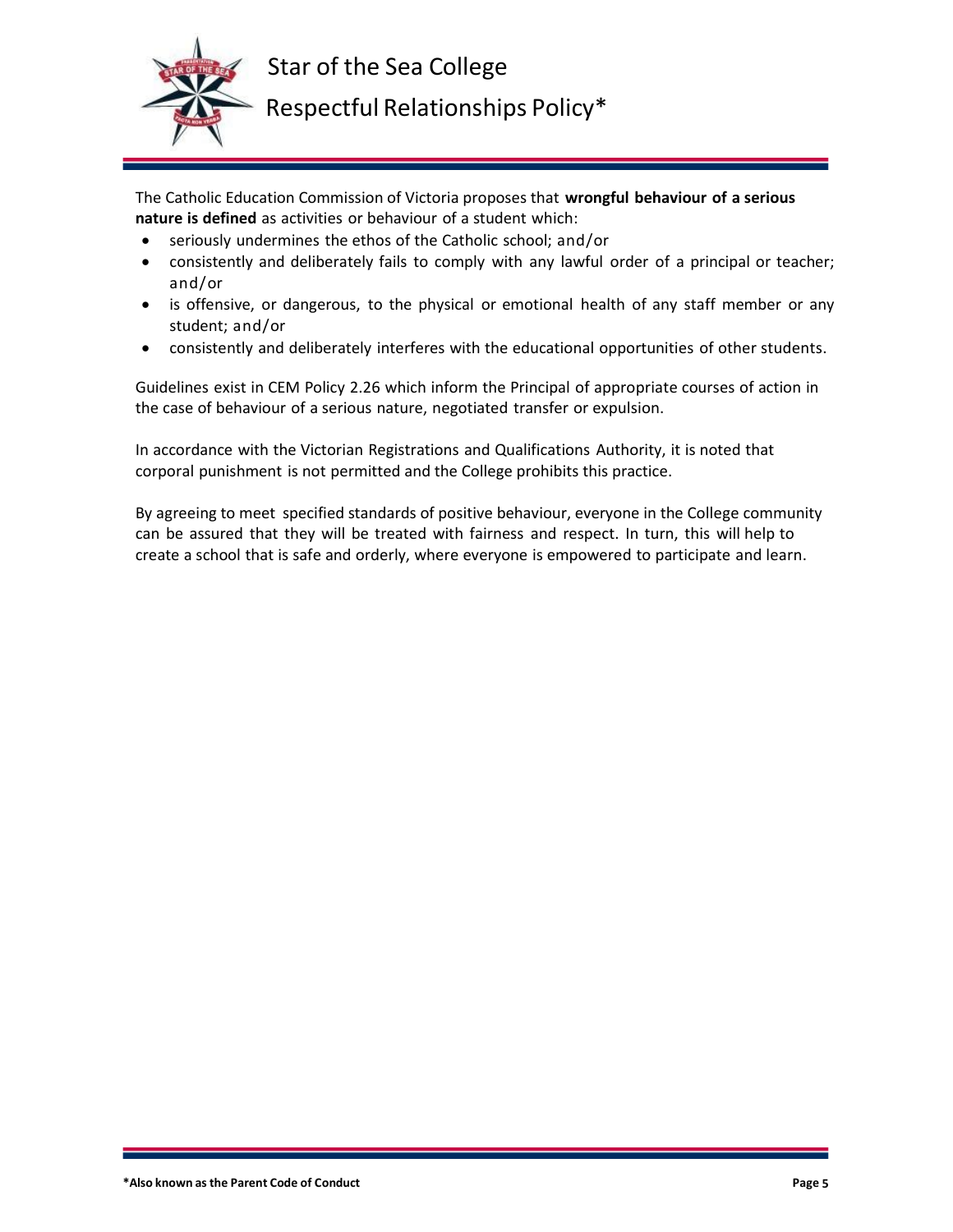

Star of the Sea College Respectful Relationships Policy\*

# **Appendix 1**

# **Ministerial Order No 870**

There are seven minimum child safe standards with an overarching principle of inclusion which applies across each of the standards. These are:

- 1. Strategies to embed an organisational culture of child safety
- 2. A child safety Policy or statement of Commitment to child safety
- 3. A child safety code of conduct
- 4. School staff selection, supervision and management practices for a child safe environment
- 5. Procedures for responding to and reporting allegations of suspected child abuse
- 6. Strategies to identify and reduce or remove risks of child abuse
- 7. Strategies to promote child empowerment and participation